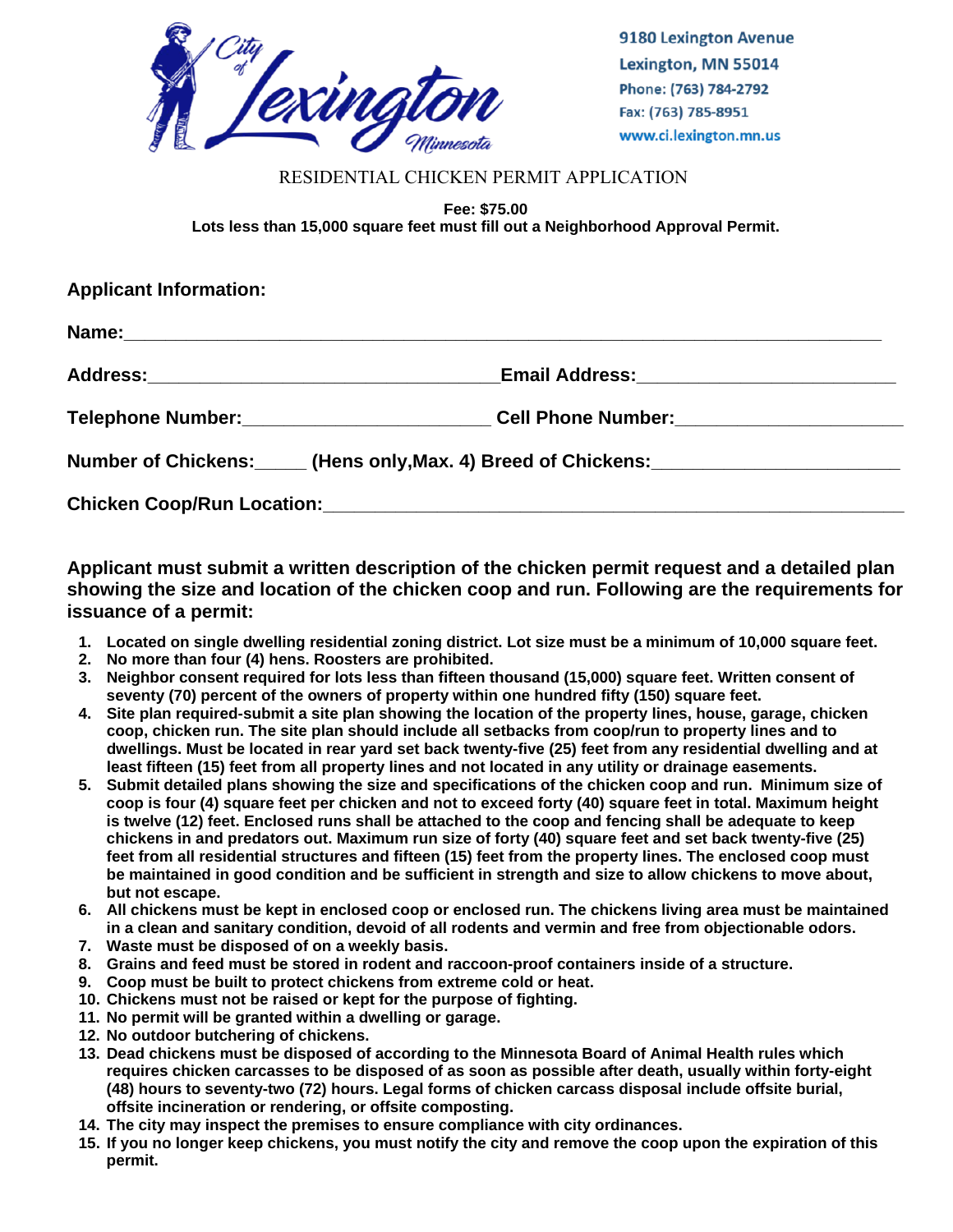**Site Plan on reverse side of application.** 

|                                                                    | <b>Site Plan</b>               |
|--------------------------------------------------------------------|--------------------------------|
|                                                                    |                                |
|                                                                    |                                |
|                                                                    |                                |
|                                                                    |                                |
|                                                                    |                                |
|                                                                    |                                |
|                                                                    |                                |
|                                                                    |                                |
|                                                                    |                                |
|                                                                    |                                |
|                                                                    |                                |
|                                                                    |                                |
|                                                                    |                                |
|                                                                    |                                |
|                                                                    |                                |
|                                                                    |                                |
|                                                                    |                                |
| <mark>Applicant Signature:</mark> ________________________________ | Date: ________________________ |
| Permit will expire on December 31, ________.                       |                                |
| Office use:                                                        |                                |
| Date ______<br>Plan Approved_<br>Fee                               |                                |